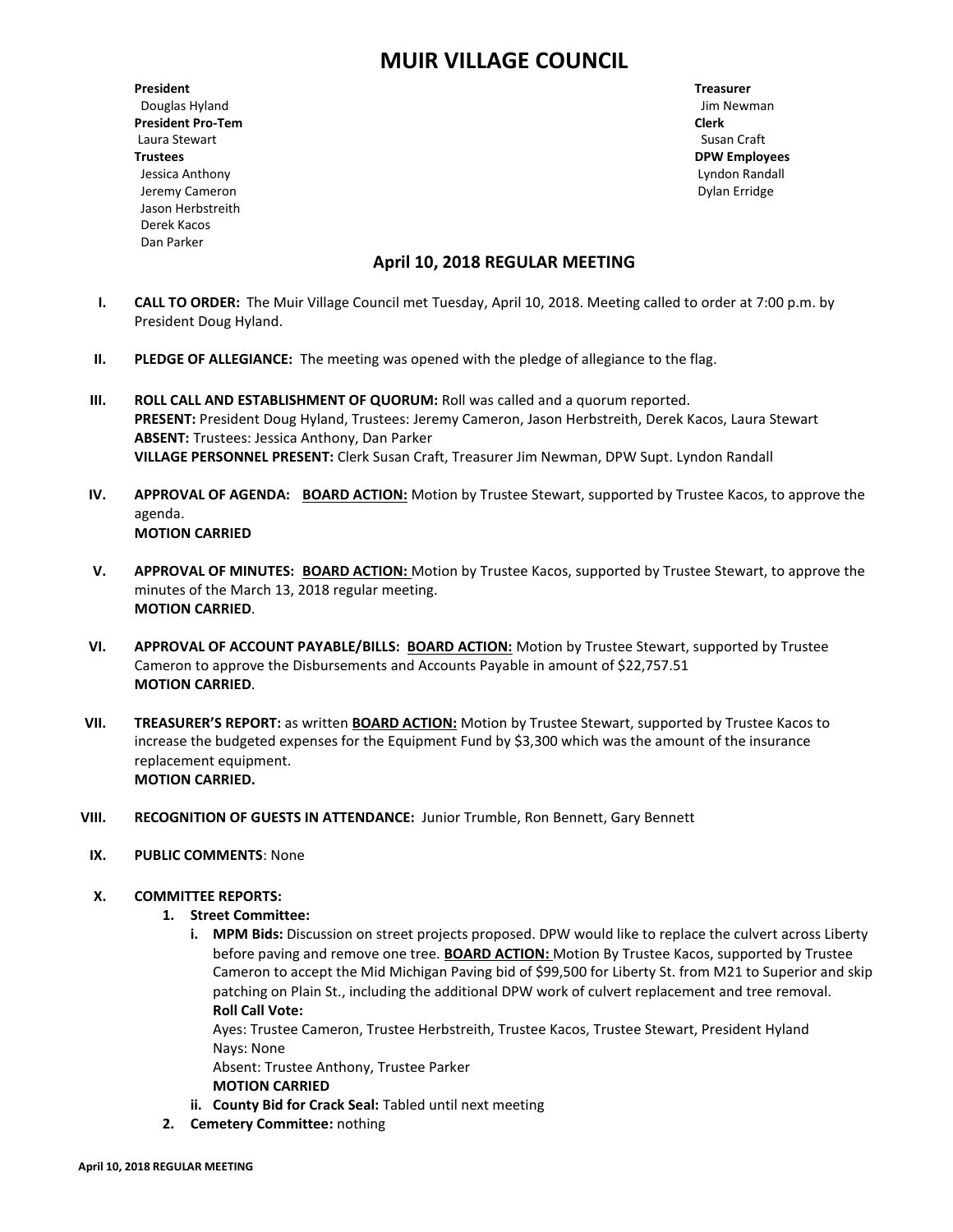## **2. Fire & Safety Committee:** nothing

## **3. Finance Committee:**

**i. Investment Policy: BOARD ACTION:** Motion by Trustee Stewart, supported by Trustee Kacos to accept the Investment Policy as presented.

**Roll Call Vote:**

Ayes: Trustee Herbstreith, Trustee Kacos, Trustee Stewart, Trustee Cameron, President Hyland Nays: None

Absent: Trustee Anthony, Trustee Parker

**MOTION CARRIED**

**ii. Purchasing Policy: BOARD ACTION:** Motion by Trustee Kacos, supported by Trustee Stewart to approve the Purchasing Policy as presented.

**Roll Call Vote:**

Ayes: Trustee Kacos, Trustee Stewart, Trustee Cameron, Trustee Herbstreith, President Hyland Nays: None

Absent: Trustee Anthony, Trustee Parker

## **MOTION CARRIED**

**iii. ACH Policy: BOARD ACTION:** Motion by Trustee Kacos, supported by Trustee Cameron to accept the ACH Policy as presented with the corrected date of April 10, 2018.

**Roll Call Vote:**

Ayes: Trustee Stewart, Trustee Cameron, Trustee Herbstreith, Trustee Kacos, President Hyland Nays: None

Absent: Trustee Anthony, Trustee Parker

## **MOTION CARRIED**

**iv. CIP 2018-19-** in process

# **4. Ordinance Committee:**

**i. Consumers Energy Franchise Ordinance: BOARD ACTION:** Motion by Trustee Kacos, supported by Trustee Herbstreith to enact Ordinance #31 Consumers Energy Company Gas and Electric Franchise **Ordinance** 

*ORDINANCE NO. 31*

*CONSUMERS ENERGY COMPANY GAS AND/OR ELECTRIC FRANCHISE ORDINANCE AN ORDINANCE, granting to CONSUMERS ENERGY COMPANY, its successors and assigns, the right, power and authority to lay, maintain and operate gas mains, pipes and services, and to construct, maintain and commercially use electric lines consisting of towers, masts, poles, crossarms, guys, braces, feeders, transmission and distribution wires, transformers and other electrical appliances on, along, across and under the highways, streets, alleys, bridges, waterways, and other public places, and to do a*  local gas and/or electric business in the VILLAGE OF MUIR, IONIA COUNTY, MICHIGAN, for a period of *thirty years.*

*THE VILLAGE OF MUIR ORDAINS:*

*SECTION 1. GRANT, TERM. The VILLAGE OF MUIR, IONIA COUNTY, MICHIGAN, hereby grants to the Consumers Energy Company, a Michigan corporation, its successors and assigns, hereinafter called the "Grantee," the right, power and authority to lay, maintain and operate gas mains, pipes and services, and to construct, maintain and commercially use electric lines consisting of towers, masts, poles, crossarms, guys, braces, feeders, transmission and distribution wires, transformers, and other electrical appliances on, along, across and under the highways, streets, alleys, bridges, waterways, and other public places, and to do a local gas and/or electric business in the VILLAGE OF MUIR, IONIA COUNTY, MICHIGAN, for a period of thirty years.*

*SECTION 2. CONSIDERATION. In consideration of the rights, power and authority hereby granted, said Grantee shall faithfully perform all things required by the terms hereof.*

*SECTION 3. CONDITIONS. No street, alley, bridge, highway, waterways, or other public place used by said Grantee shall be obstructed longer than necessary during the work of construction or repair, and shall be restored to the same order and condition as when said work was commenced. All of Grantee's structures and equipment shall be so placed on either side of the highways as not to unnecessarily interfere with the use thereof for highway purposes. All of Grantee's wires carrying electricity shall be securely fastened so as not to endanger or injure persons or property in said highways. The Grantee shall have the right to trim trees if necessary in the conducting of such business, subject, however, to the supervision of the highway authorities.*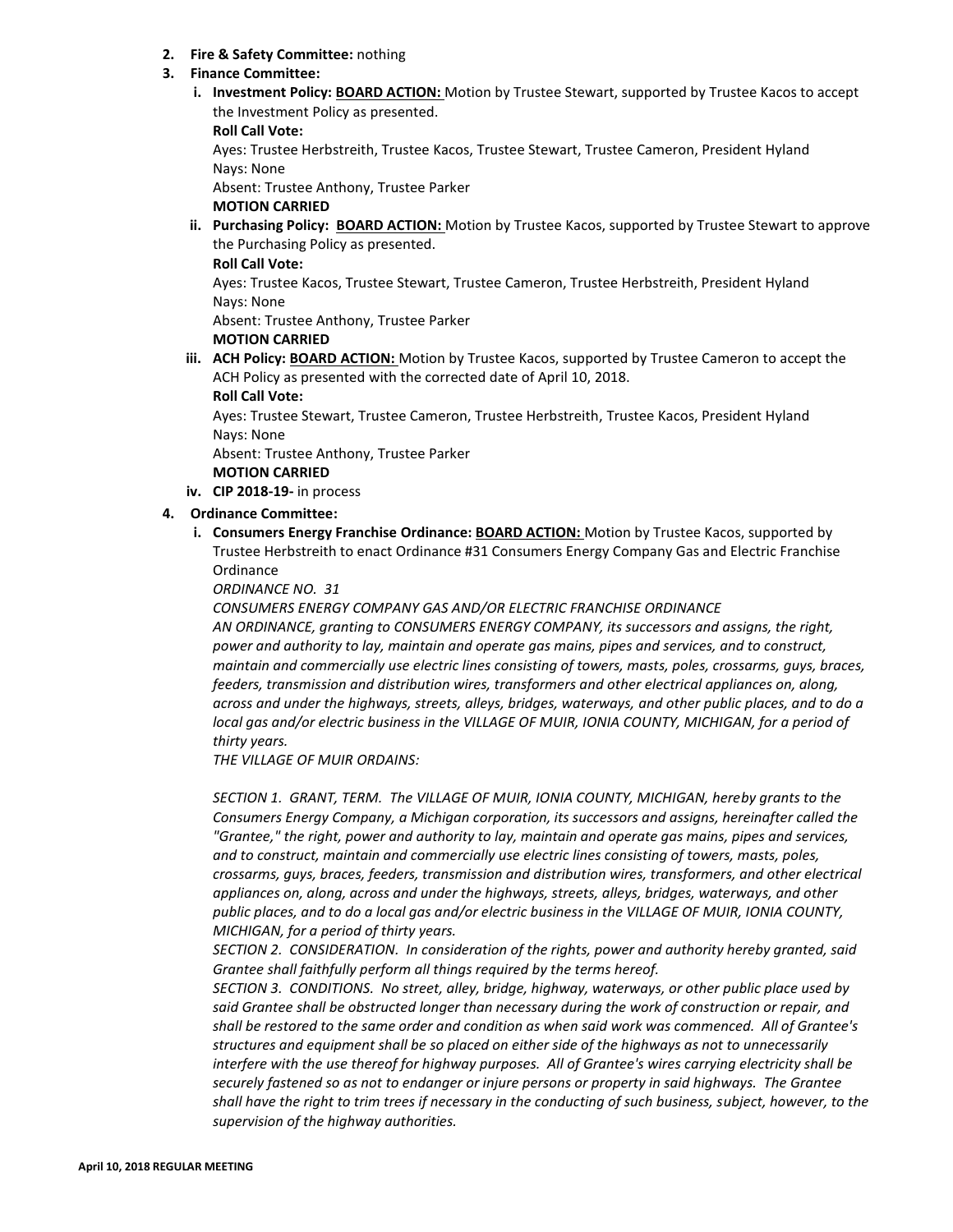*SECTION 4. HOLD HARMLESS. Said Grantee shall at all times keep and save the Village free and harmless from all loss, costs and expense to which it may be subject by reason of the negligent construction and maintenance of the structures and equipment hereby authorized. In case any action is commenced against the Village on account of the permission herein granted, said Grantee shall, upon notice, defend the Village and save it free and harmless from all loss, cost and damage arising out of such negligent construction and maintenance.*

*SECTION 5. FRANCHISE NOT EXCLUSIVE. The rights, power and authority herein granted are not exclusive. The right to do a gas business and the right to do an electric business hereunder are several, and such rights may be separately exercised, owned and transferred. Either manufactured or natural gas may be furnished hereunder.*

*SECTION 6. EXTENSIONS. Said Grantee shall from time to time extend its gas and electric systems to and within said Village, and shall furnish gas or electricity to applicants residing therein in accordance with applicable laws, rules and regulations.*

*SECTION 7. RATES. The Grantee shall be entitled to charge the inhabitants of said Village for gas and/or electricity furnished therein, the rates as approved by the Michigan Public Service Commission, to which Commission or its successors authority and jurisdiction to fix and regulate gas and electric rates and rules regulating such service in said Village, are hereby granted. Such rates and rules shall be subject to review and change at any time upon petition therefor being made by either said Village acting by its Village Council, or by said Grantee.*

*SECTION 8. REVOCATION. The franchise granted by this Ordinance is subject to revocation upon sixty (60) days written notice by the party desiring such revocation.*

*SECTION 9. MICHIGAN PUBLIC SERVICE COMMISSION, JURISDICTION. Said Grantee shall, as to all other conditions and elements of service, both gas and electric, not herein fixed, be and remain subject to reasonable rules and regulations of the Michigan Public Service Commission or its successors, applicable to gas or electric service in said Village.*

*SECTION 10. REPEALER. This ordinance, when accepted and published as herein provided, shall repeal and supersede the provisions of a gas and/or electric ordinance adopted by the Village Council on August 2, 1988 entitled:*

*AN ORDINANCE, granting to CONSUMERS POWER COMPANY, its successors and assigns, the right, power and authority to lay, maintain and operate gas mains, pipes and services, and to construct, maintain and commercially use electric lines consisting of towers, masts, poles, crossarms, guys, braces, feeders, transmission and distribution wires, transformers and other electrical appliances on, under, along and across the highways, streets, alleys, bridges and other public places, and to do a local gas and/or electric business in the VILLAGE OF MUIR, IONIA COUNTY, MICHIGAN, for a period of thirty years. and amendments, if any, to such ordinance whereby a gas and/or electric franchise was granted to Consumers Energy Company.*

*SECTION 11. EFFECTIVE DATE. This ordinance shall take effect upon the day after the date of publication thereof, provided, it shall cease and be of no effect after sixty days from its adoption unless within said period the Grantee shall accept the same in writing filed with the Village Clerk. Upon acceptance and publication hereof, this ordinance shall constitute a contract between said Village and said Grantee.* **Roll Call Vote:**

Ayes: Trustee Cameron, Trustee Herbstreith, Trustee Kacos, Trustee Stewart, President Hyland Nayes: none

Absent: Trustee Anthony, Trustee Parker **MOTION CARRIED**

#### **5. Parks & Recreation Committee:** nothing

#### **6. Personnel Committee:**

**i. Dylan Erridge 1 year anniversary-vacation-step raise BOARD ACTION**: Motion by Trustee Herbstreith, supported by Trustee Stewart to award Dylan Erridge pro-rated vacation time of 10 hours from the anniversary date of April 3, 2018 to June 30, 2018.

## **MOTION CARRIED**

Personnel Committee will meet regarding the Step Raise amount and the Step Raise will be retroactive to April 3, 2018. Discussion was held on a proposed CDL class and testing.

**BOARD ACTION**: Motion by Trustee Herbstreith, supported by Trustee Cameron to have the Village pay for the CDL license class and testing with the understanding that if there is a failure to pass then future classes will be at employee expense. **MOTION CARRIED**